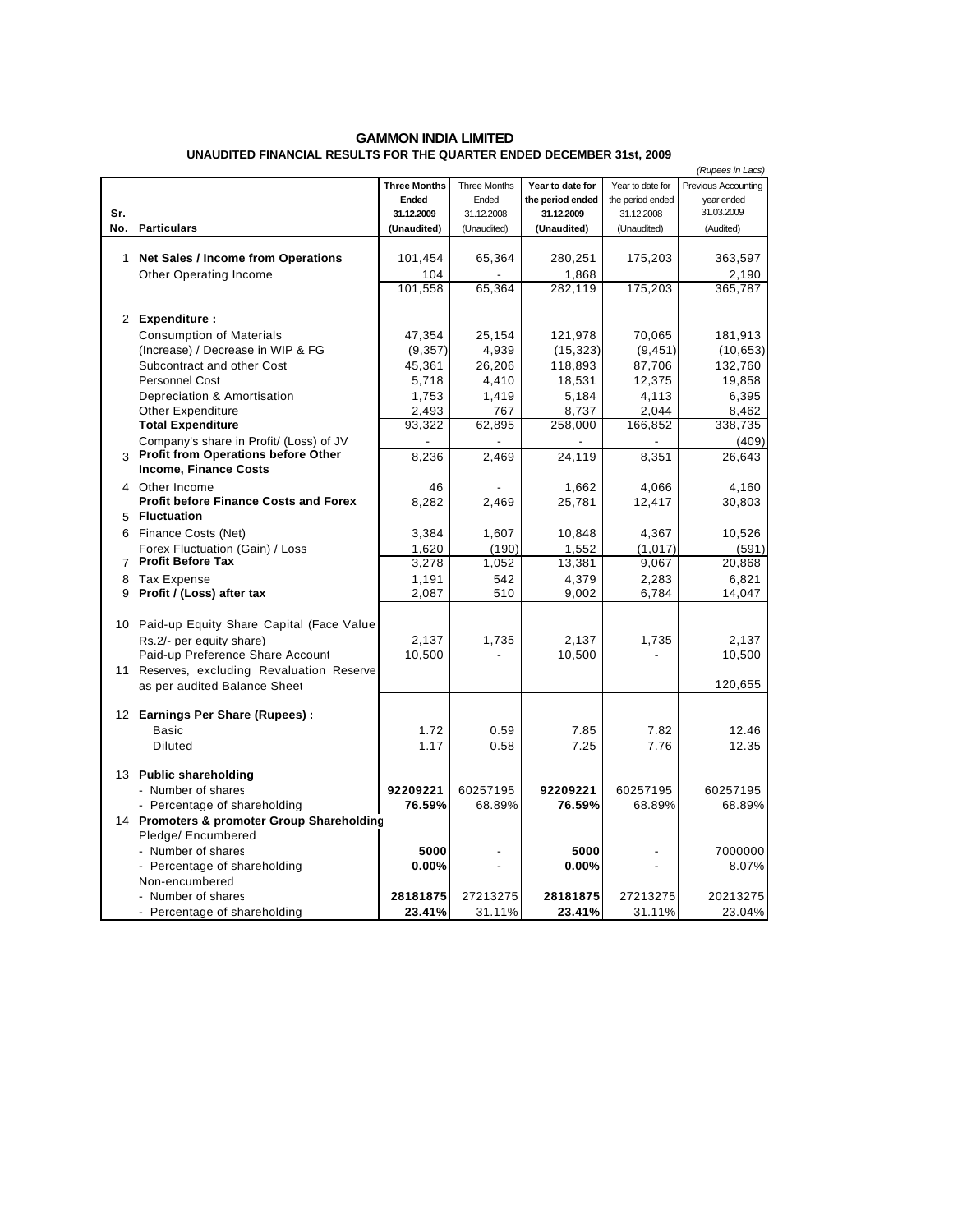## **Notes:**

- 1. The Financial Results were reviewed by the Audit Committee and taken on record by the Board of Directors of the Company at its meeting held on 30th January, 2010 and have been subjected to limited review by the Statutory Auditors of the Company as required by Clause 41 of the listing agreement.
- 2. Pursuant to the Scheme of amalgamation of the Company with Associated Transrail Structures Limited (ATSL) w.e.f. the appointed date of  $1<sup>st</sup>$  April, 2008, results of the quarter and nine months period ended 31<sup>st</sup> December 2009 include the result of operation of the business of the erstwhile ATSL. Since the effect of the amalgamation was given in the quarter ending  $31<sup>st</sup>$  March 2009, the figures of the corresponding quarter of previous year do not include the result of operations of the erstwhile ATSL. Hence the results are not comparable.
- 3. The above Financial results, except for the year ended  $31<sup>st</sup>$  March 2009 do not include share of Profit/(Loss) from the Company's Joint Venture in Oman and transactions of the Company's branch in Oman. For the quarter, the profit/loss of the Joint Venture in Oman is not determined. The management does not expect the same to be significant which is relied upon by the auditors.
- 4. During the Quarter all the forward covers to hedge the foreign currency receivables from its projects which are in the nature of firm commitments and highly probable future transactions have been settled and the resultant (gain)/loss has been booked in the Profit & Loss Account. There is no further outstanding forward Contract as on  $31<sup>st</sup>$  Dec 2009. On account of the same there is no Mark to Market (MTM) effects as at 31<sup>st</sup> Dec 2009. The MTM effects as at 31<sup>st</sup> Mar 2009 & 30<sup>th</sup> Sept 2009 on outstanding forward cover was Rs.15.93 Crores & Rs.1.39 Crores which was not provi ded resulting in qualification by the Statutory Auditors. In the absence of any MTM effect as at 31<sup>st</sup> Dec 2009 as aforesaid, the results of the current period are not subject to qualification by the Statutory Auditors.
- 5. The Company has issued 1, 28,09,400 shares fully paid up equity shares of Rs. 2 each on 16<sup>th</sup> December 2009 by way of Qualified Institutions Placement (QIP) at a price of Rs. 237.45 Per equity share (including a premium of Rs. 235.45 per share) in terms of chapter VIII of the Securities & Exchange Board of India(issue of Capital & Disclosure Requirements) Regulations, 2009.
- 6. The Board has called for redemption of 30,00,000 6% Non Convertible Redeemable Preference Shares of Rs. 350 each aggregating to Rs. 105 crores as per the terms of issue of these Preference Shares in accordance with the provisions of Sec 80 of the Companies Act, 1956 out of profits of the Company. Accordingly, the Company has transferred amount of Rs. 105 crores to Capital Redemption Reserve out of its Profit & Loss Account.
- 7. For the previous year ended  $31<sup>st</sup>$  March 2009 the equity share and preference share pursuant to amalgamation were pending allotment and were shown as equity share suspense and preference share suspense respectively. The earning per share is computed considering the above Equity Share Suspense Account in accordance with AS-20 of the Companies (Accounting Standard) Rule, 2006. The diluted EPS is computed considering the outstanding warrants and the rights equity shares kept in abeyance.
- 8. Other income includes profit on sale of equity shares.
- 9. During the quarter the Company has incorporated new subsidiary company Patna Highway Projects Limited (SPV)' through its subsidiary company.
- 10. The Company's operations constitute a single business and geographical segment of "Construction & Engineering" as per Accounting Standard AS-17.
- 11. Corresponding figures of the previous period have been regrouped / rearranged wherever necessary.
- 12. Number of Investor Complaints:

i) Pending at the beginning of the quarter - Nil, ii) Received during the quarter - 18,

iii) Disposed during the quarter - 18, iv) Pending at the end of the quarter - Nil.